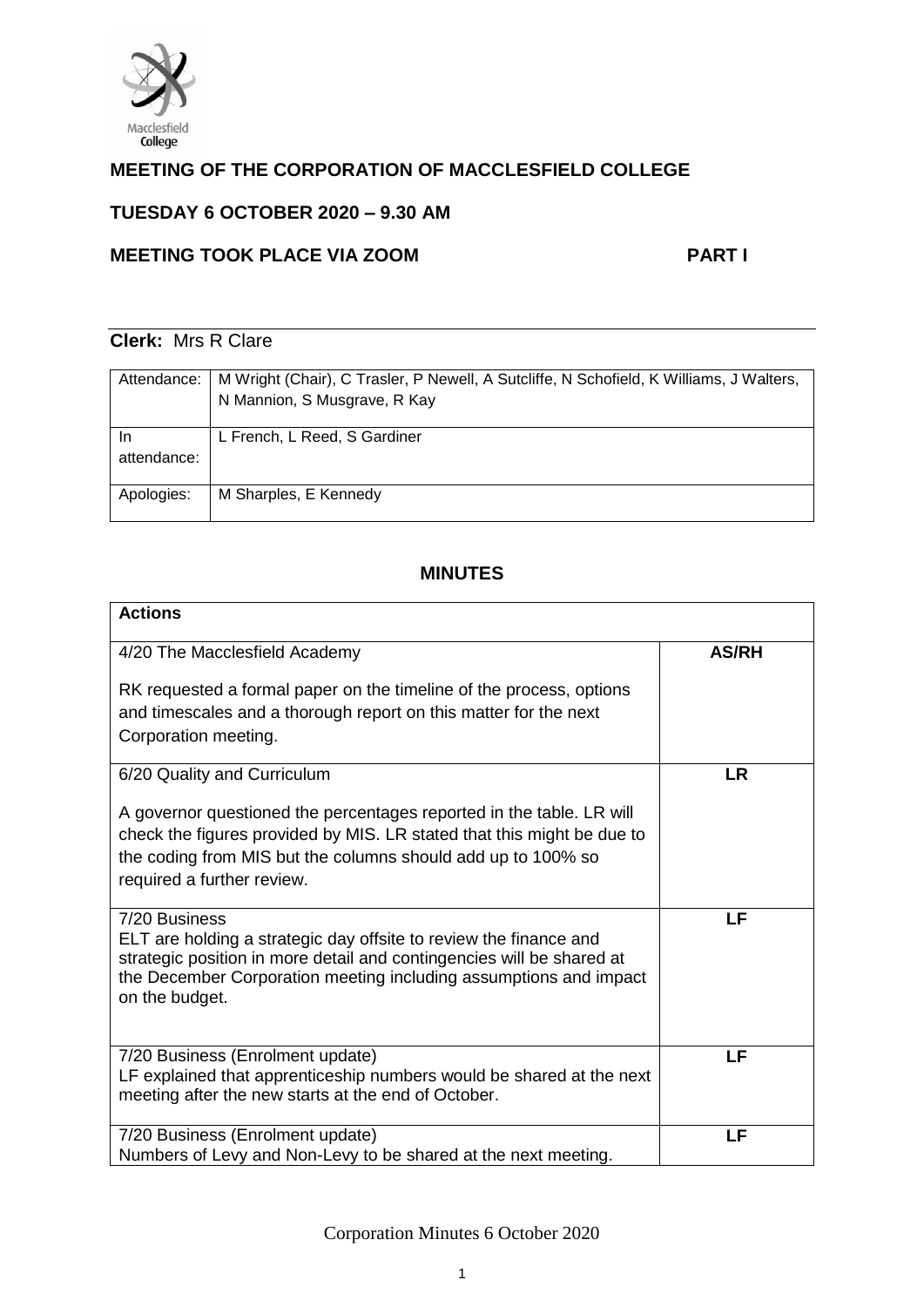## **Item Title**

## 28/20 **Welcome and Apologies for Absence**

MW acted as Chair for the meeting in the absence of MS. MW welcomed Members to the first meeting of the academic year and confirmed apologies for absence. Apologies for absence were received for MS and EK.

## 29/20 **Declaration of Members' Interest**

There were no declarations of Members' interest.

## 30/20 **Minutes and matters arising from the previous meeting**

Members reviewed and approved the Part 1 Minutes of the meeting held on 7 July 2020.

The Chair reviewed the actions from the previous minutes: RC confirmed that in the Corporation structure document for 2020/21, MW was duplicated in the list for the Remuneration Committee and the duplication has been removed.

LF confirmed that Health and Safety will be reviewed every two years and will be added to the Internal Audit Strategy. LF will liaise with the internal auditors.

## 31/20 **The Macclesfield Academy**

RH provided a report on The Macclesfield Academy in advance of the meeting. AS (Chair of The Macclesfield Academy) summarised the main points within the report:

- 2020 examination results were reported to be good and above national in all areas except for Pupil Premium targets.
- The Ofsted report was now published and the grade was confirmed as 'Requires' Improvement'. The Macclesfield Academy had registered an appeal against the Ofsted process and grade but the initial grade still stands.
- AS confirmed that RH and his SMT have been exemplary in relation to communication throughout the pandemic.
- The Risk Assessment in relation to Covid-19 was reported to be extensive.
- AS confirmed that to date there have been no student or staff Coronavirus cases.

AS requested any questions in relation to the shared report. This led to a deep dive into two areas in relation to The Macclesfield Academy update, one was the Ofsted report and grade and the second was the MAT developments with The Macclesfield Academy joining Fallibroome.

AS confirmed that the governors of The Macclesfield Academy felt that the Ofsted process was unfair and that the main concern raised within the report was in relation to the curriculum model and GCSEs being chosen in Year 9 rather than in Year 10. AS reported that the Macclesfield Academy governors felt that The Macclesfield Academy SMT had done as much as they could within the time frame to adapt the curriculum model and meet the new Ofsted framework.

### **Q: The Ofsted outcome was different to what was reported to the Macclesfield College governors last academic year when it was reported that The Macclesfield Academy felt they could confidently receive a 'Good'? Did the school have a robust mechanism for their selfassessment?**

AS reported that on the old Ofsted framework, The Macclesfield Academy would have received a 'Good' but this was not achieved mainly due to the curriculum model. AS confirmed that PR provided an external report to the Ofsted team but that the Ofsted team did not agree with the contents of the report. The governors of The Macclesfield Academy voiced that they were unhappy with the Ofsted process and inspection on this occasion.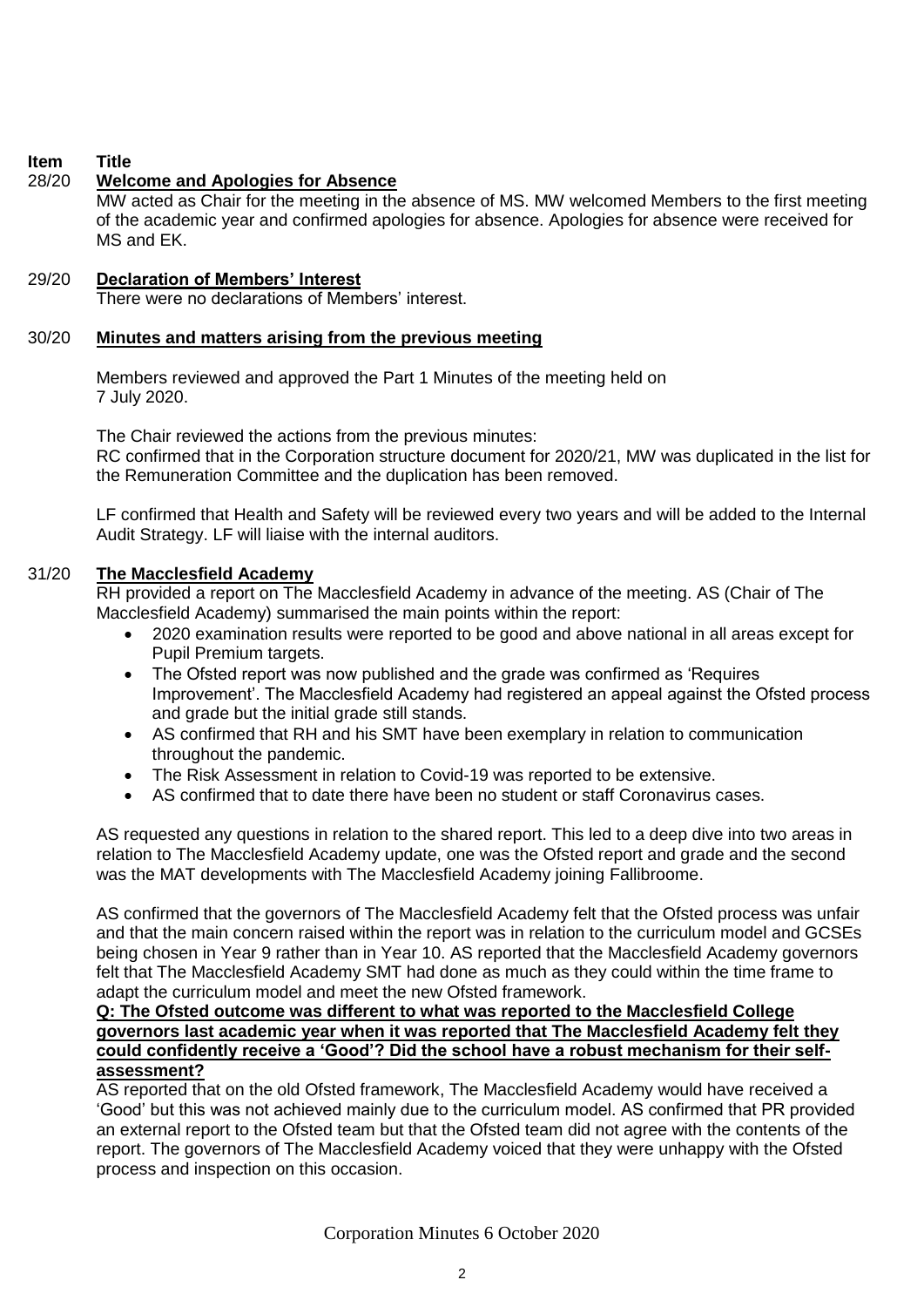### **Q: What immediate changes have taken place post Ofsted in relation to the findings within the report?**

## **The Curriculum model had already changed but this will now be imbedded further.**

AS reported that the MAT discussions were progressing well with the School Commissioner and Fallibroome until recently. AS explained that partnership discussions had come to a pause due to a financial matter relating to the estate and a replacement roof. AS felt that it was unlikely that The Macclesfield Academy would join the MAT this academic year.

#### **Q: It is a concern that The Macclesfield Academy is unlikely to join the MAT this academic year and this is a very different position to the position reported to the Corporation in the summer term? Is there a Plan B?**

AS stated that The Macclesfield Academy would look to continue discussions and resolve the current issue. AS was hopeful that he would be able to provide a confirmed position by Easter 2021. AS confirmed that if at this point the partnership was looking unlikely to happen, then The Macclesfield Academy would look to begin the MAT search process again. However, AS felt that an extensive search had already been carried out and was unlikely to find any other solutions. AS stated that he could open a discussion with Tytherington. **RK requested a formal paper on the timeline of the process, options and timescales and a thorough report on this matter for the next Corporation meeting.** RK expressed her concern of the reputational impact upon the College and if The Macclesfield Academy Ofsted grade would hinder further negotiations. The Corporation requested further clarity on the position of The Macclesfield Academy and whether Fallibroome had the motivation to continue with the partnership. It was agreed that a further report on the partnership will be tabled at the December Corporation meeting.

AS confirmed that one of the sponsor governors had retired at the end of their term of office. AS asked if any of the College governors would also like to serve as a sponsor governor at The Macclesfield Academy. The Director of Governance explained that in recent times, the College has recruited specific governors based on a search for expertise and skills but that some of the newly appointed governors were not local to the College. The Macclesfield Academy will reappoint KW for a further term.

AS also confirmed that his term as Chair of Governors is due to end at the end of the summer term.

The Corporation discussed the impact of having the same governors on both boards and AS confirmed that he was happy to drive a recruitment campaign for The Macclesfield Academy.

## 32/20 **Principal Report – Update**

RK began her item by providing a presention on the sector and providing governors with national and local context. The main points from the presentation were the following:

- Challenges across online learning
- Navigation of multi funding streams
- Communication from Government late
- Political challenges
- AEB Budget under threat at the moment and the sector is awaiting confirmation
- Nationally Apprenticeships have collapsed (not for Macclesfield College)
- Macclesfield College position on Apprenticeships and finances achieved
- National impact of redundancies
- Significant investment needed for the sector £200M ring faced for FE
- A confirmed bid for catch up funding
- Traineeships funding available
- Funding available for 18 and 19-year-old programmes
- Funding is welcome but is late and colleges need to be quick to spend
- Financial intervention is still too negative
- Unions proving challenging towards FE and Universities
- Enrolment was difficult but a positive experience
- Staff and students come from across Greater Manchester and this could cause implications if there is a local lockdown
- Anxiety levels in relation to Covid-19 remain a challenge

Corporation Minutes 6 October 2020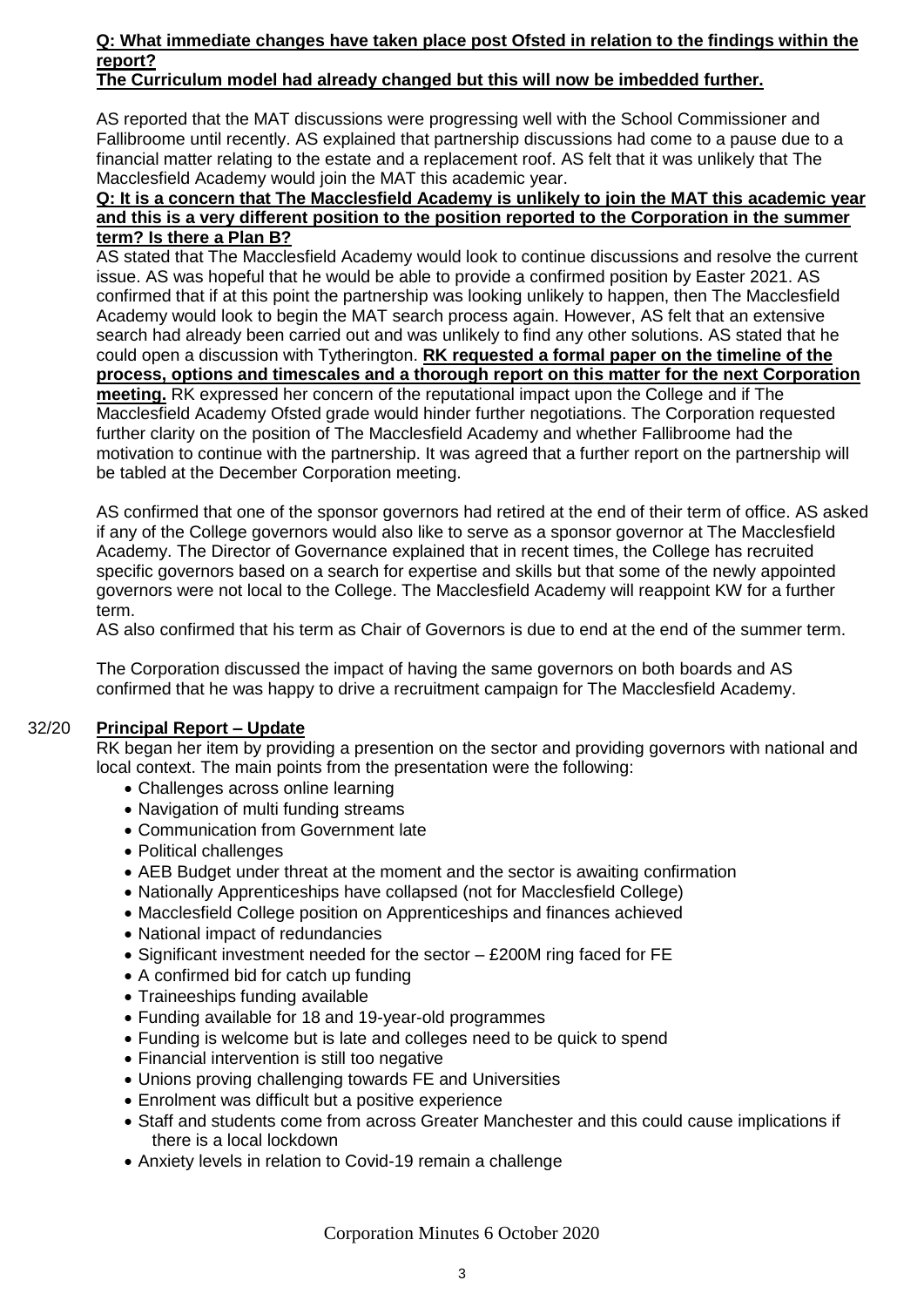- Consideration to a College shut down during October half-term to deep clean and have a natural break for staff and students
- Nationally English and maths numbers are down due to high achievement at school
- HE is under pressure nationally
- Apprenticeship impact upon 2021/22 allocation
- Challenge to keep operating with constraints due to Covid-19
- A new intervention policy is being launched
- Most Colleges will need cashflow support
- AoC is pushing for more supportive measures for colleges

## **Q: Where is the match funding drawn down from?**

The match funding is drawn down from national government.

## **Q: What are the timescales from government?**

It will be once the financial return is in, December or January.

RK confirmed that she will provide a further update on the national and local context at the next meeting.

#### **Q: Has the College financial position changed since the last report?**

No, the College is in a 'Good' financial position and cashflow is good. LF will provide a full update under her item on the agenda.

RK provided two reports on the 'Macc News'. RK explained that the reports shared the community aspect of the College and included an update on building work undertaken, new staff appointments and an update on partnerships. RK confirmed that IH had been appointed as Assistant Principal and there was also an interview in the news article.

Members had received a copy of the new Prospectus in the post and congratulated the team on producing an excellent marketing tool. RK confirmed that marketing is ongoing and that the College is running a late enrolment campaign for students who may have chosen a wrong course or College/Sixth Form.

The Chair congratulated the Principal and SMT on their continued hard work throughout a challenging period of time and for the concise and clear information.

## 33/20 **Quality and Curriculum**

## **Executive summary on Quality and Curriculum**

LR provided an update report on Quality and Curriculum including data on student voice survey based on the College closure experience and an update on delivery models for 2020-21. LR explained that the student voice included feedback from 16-18 study programmes, adult programmes and apprenticeships. LR reported that 69% of study programmes and adult learners agreed that they were prepared for online learning and 60% of apprentices agreed with the same statement. Learners across all provision had indicated that they preferred face to face lessons, although online learning had allowed them to develop skills and responsibility. Learners also indicated that they felt better connected with friends whilst at College. Learners had indicated that they had concerns about returning to College due to the uncertainty of Covid-19.

LR presented the headline data for 2020. LR explained that adult provision had been impacted by Covid-19 due to related restrictions, particularly in Child Care. This area has been risk assessed in case we go into lockdown again.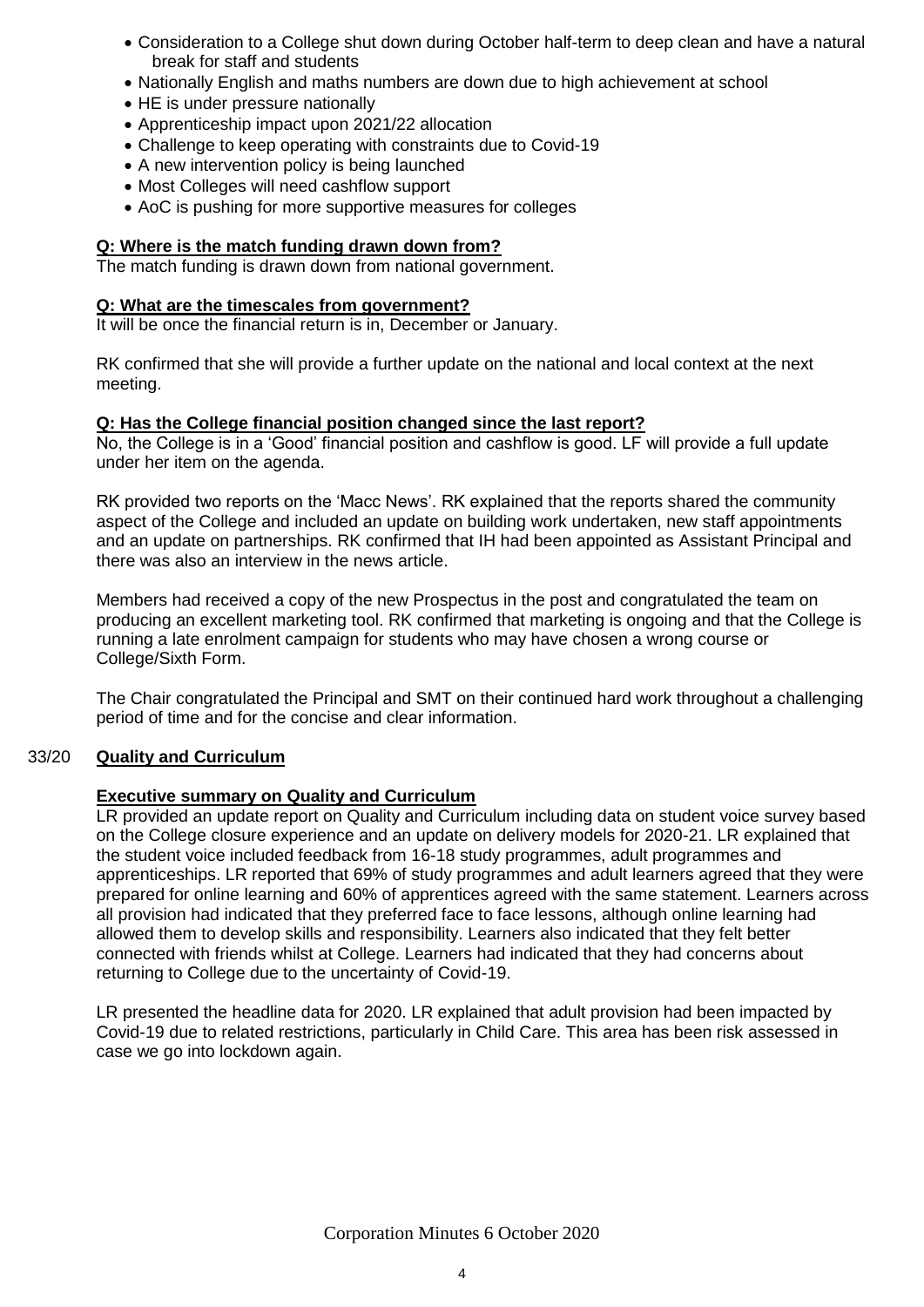| $16-18$ | <b>Retention</b> | <b>Pass</b> | <b>Achievement</b> |
|---------|------------------|-------------|--------------------|
| 2017/18 | 94.7%            | 93.7%       | 88.8%              |
| 2018/19 | 94.7%            | 92.5%       | 87.6%              |
| 2019/20 | 95.1%            | 95.4%       | 90.7%              |
| $19+$   | <b>Retention</b> | <b>Pass</b> | <b>Achievement</b> |
| 2017/18 | 93%              | 98.4%       | 91.1%              |
| 2018/19 | 93.7%            | 97%         | 90.9%              |
| 2019/20 | 87.6%            | 91.7%       | 80.3%              |

| <b>All Ages</b> | <b>Retention</b> | Pass  | <b>Achievement</b> |
|-----------------|------------------|-------|--------------------|
| 2017/18         | 93.8%            | 95.7% | 89.9%              |
| 2018/19         | 94.3%            | 94.4% | 89%                |
| 2019/20         | 92.7%            | 94.2% | 87.1%              |

| <b>GCSE Maths</b> | <b>Retention</b> | Pass  | Achievement | H <sub>G</sub> |
|-------------------|------------------|-------|-------------|----------------|
| 2017/18           | 94.9%            | 95.3% | 90.4%       | 11.9%          |
| 2018/19           | 94.9%            | 93.6% | 88.7%       | 21.5%          |
| 2019/20           | 94.4%            | 95.7% | 90.3%       | 23.7%          |

| <b>GCSE English</b> | <b>Retention</b> | Pass  | <b>Achievement</b> | <b>HG</b> |
|---------------------|------------------|-------|--------------------|-----------|
| 2017/18             | 92.3%            | 92.0% | 85.0%              | 19.6%     |
| 2018/19             | 96.3%            | 91.3% | 87.9%              | 22.4%     |
| 2019/20             | 94.2%            | 96.4% | 90.8%              | 28.6%     |

It was reported that some apprentices who were furloughed went on to be made redundant. This impacted on the adult apprenticeship provision along with withdrawals in Health and Social Care due to the Covid-19.

LR requested any questions in relation to the shared report.

## **Q: In relation to page 2 of the report, 38% of learners stated that they had contact with a learning facilitator seems low?**

This was a standard question and in relation to the students that required one for individual needs.

## **Q: Is there a plan for catch up sessions?**

Yes, there are catch-up sessions for certain units. There is a tight delivery plan to allow for extra units and this is being carried out by specific departments. Maths and English catch up will begin in December.

## **Q: Is the motivation the same for online delivery?**

It is a 20% blended learning model with live streaming lessons to encourage motivation.

## **Q: Within the report you refer to different delivery models and requiring external space, please can you explain?**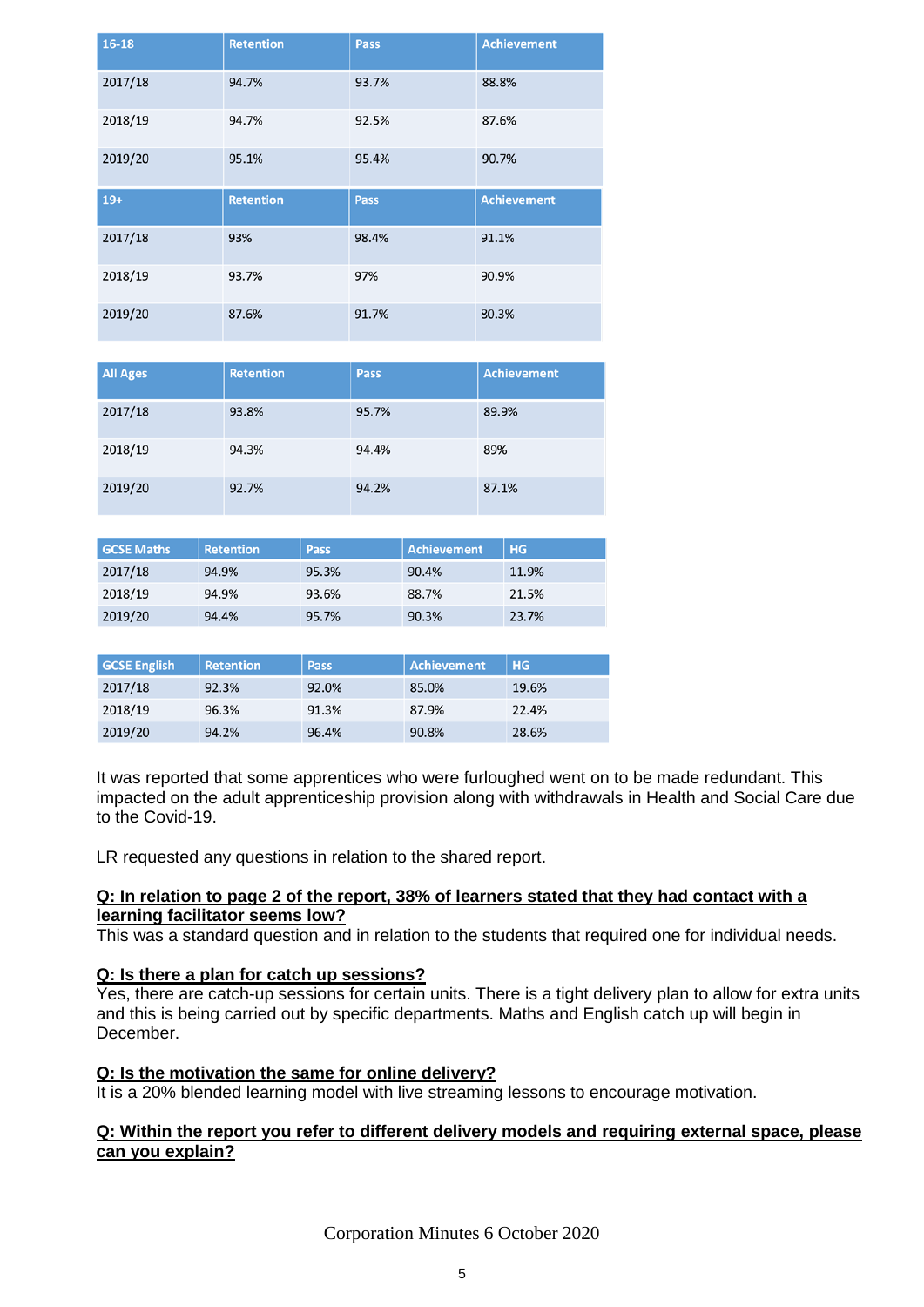Yes, the College has hired MADs Theatre in Macclesfield Town Centre for five days a week for extra space for delivery.

## **Q: In relation to the new curriculum offer, is Macclesfield Town Football Academy secure?**

Yes, the football club is run separately to the football academy and all students will complete their course and the offering will continue.

#### **Q: Was the learner voice data broken down by curriculum area?**

The learner voice lead is working with the students within curriculum areas over the coming weeks and richer data will be provided within the academic year. This was an initial survey relating to the period during lockdown and the return to College.

#### **Q: Do you think that parents influenced the survey as it was a higher return rate in 16-18 programmes?**

LR explained that this could also be due to the length of the course and some being short courses. The survey was conducted by survey monkey and was sent direct to student accounts.

#### **Q: Do you think you can improve learners' attitude in relation to online learning?**

It remains the College plan to complete as much face to face learning as possible, however work is being undertaken with learners in curriculum areas in relation to pastoral elements and learner attitudes if the College needs to move to 100% online learning. LR has conducted weekly meetings within curriculum areas and E Learning strategy meetings. LR assured governors that the College is fully prepared for any future lockdown, as previously it was a forced closure that took place very quickly. She also stated that teachers have supported learners well whilst developing new skills themselves for online teaching. Governors were informed that staff recruitment had taken place online during lockdown and teachers completed an online lesson as part of the recruitment process.

#### **Q: Has there been any additional funding for IT to be more accessible to learners?**

No, this has been at an additional cost to the College.

#### **Safeguarding Annual Report 2019-20**

LR presented the Safeguarding Annual Report for 2019-20. The report evidenced that the College has met its legal and good practice in relation to all aspects of Safeguarding during the academic year. Governors were informed that all policies and procedures in relation to Safeguarding had been reviewed and approved during the year. The Safeguarding team currently comprises of two Designated Safeguarding Leads and three Safeguarding Officers in addition to a college Counsellor. Student feedback in relation to Safeguarding is positive and the process for referral pathways was shared including the use of ProMonitor. LR explained that smoothwall operates 24/7 full year, and Esafe referrals are monitored every weekend and through all bank holidays and College closure days. A number of members of staff were trained to Level 4 Safeguarding during the academic year. LR reported that the College has seen a rise in mental health and drug related use and this was being carefully reported and support given for those cases. There has been an increase in bullying and harassment online but this is in-line with the national picture.

From the student feedback, 100% of students who completed the survey felt safer in college after seeing the safeguarding team. 100% of students found the safeguarding service in college helpful. 93% of students felt their situation had improved after accessing the safeguarding service. 100% of students felt they were able to continue at college after accessing the safeguarding service.

#### **Q: Does the data include vulnerable adults and apprenticeships?**

Yes, the data includes anyone who is supported by the Safeguarding team.

All members of staff are required to complete the online Prevent course and the feedback to this is positive.

The Annual Safeguarding report 2019-20 was approved.

## **HR and Equality and Diversity Annual Report 2019-20**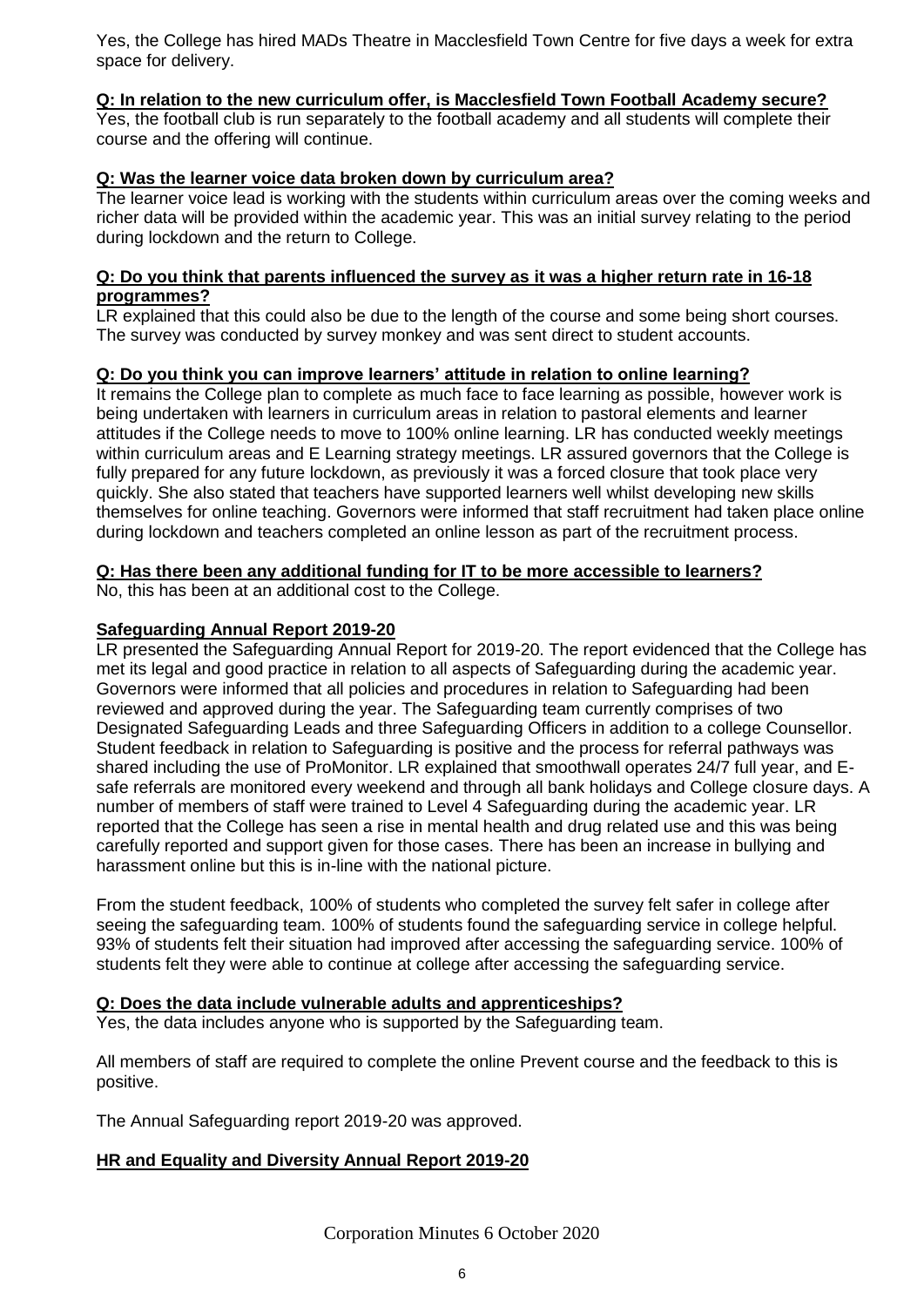LR presented three reports in advance of the meeting in relation to this agenda item. The Equality and Diversity Report (Staff Report) was reviewed and approved. The HR Annual Staff Report was reviewed and approved. The two reports were legislative and now approved would be placed on the Macclesfield College website.

LR presented a report in relation to a synopsis of staff and student equality, diversity and inclusion for the academic year 2019/20. The information within this report was shared in relation to a request at the Internal Equality and Diversity Committee which two governors attended. LR reported that there was an increase in BAME students in 2019/20 to 14% from 13% the previous academic year. There was also an increase in BAME staff in 2019/20 to 4% from 3% the previous academic year. MS had requested to review the information to see if it was reflective of Cheshire East as an area. Unfortunately, the last report published for Cheshire East was in 2011 and the breakdown was too out of date. However, the College percentage for BAME is higher than the local area due to students travelling from across Greater Manchester not just Cheshire East.

A governor commented that on the graph for 6.2 on the Equality and Diversity (Staff Report) the categories were not identified (missing headings on graph).

### **Q: In relation to 7.2 on the Equality and Diversity (Staff Report) has Coivd-19 impacted on the quality of employment?**

No, recruitment has been strong and applications have been high but occasionally more industrial expertise and job experience is required.

## **Q: Has the College furloughed any members of staff?**

No, the College has not needed to furlough any members of staff.

## **Destinations Report**

LR presented the Destinations Report for 2018/19. It was confirmed that the actual destination data for 2018/19 shows total positive progression at 90.5% for 16-18 learners and 74.3% for 19+ learners. LR reported that positive destinations for total collected of study programme learners was 97.4%. The College normally engages with an external provider to collate the information from April, but this could not happen this year due to Covid-19. LR confirmed that the final information will be presented in the December KPI but will prove challenging this year due to the impact of Covid-19. **A governor questioned the percentages reported in the table. LR will check the figure provided by MIS. LR stated that this might be due to the coding from MIS but the columns should add up to 100% so required a further review.**

## **Compliments and Complaints Report**

LR shared the Compliments and Complaints report for 2019/20. LR reported that the College had received 18 formal complaints, of which 14 were related to perceived quality issues, 2 related to staff and 2 related to catering and business support areas. There were more male complainants than female and all complaints were resolved and investigated thoroughly. LR explained that this academic year the complaints will be broken down by ethnicity but this was reported differently this academic year so comparisons cannot be drawn for ethnicity this academic year. Most complaints were registered by students or parents. LR confirmed that the way complaints are recorded will be recorded differently this year as a number of complaints that were recorded were not genuine. The College will also look to monitor the compliments better going forward as previously the reporting has focussed on complaints.

## 34/20 **Business**

## **Year-end management accounts 2019-20 and executive summary**

LF presented the year-end management accounts for 2019-20 and the executive summary. LF reported the following:

- The year-end management accounts present a deficit of £127K as forecasted
- The financial health grade is 'Good'
- The income was as expected but slightly favourable at £9,579K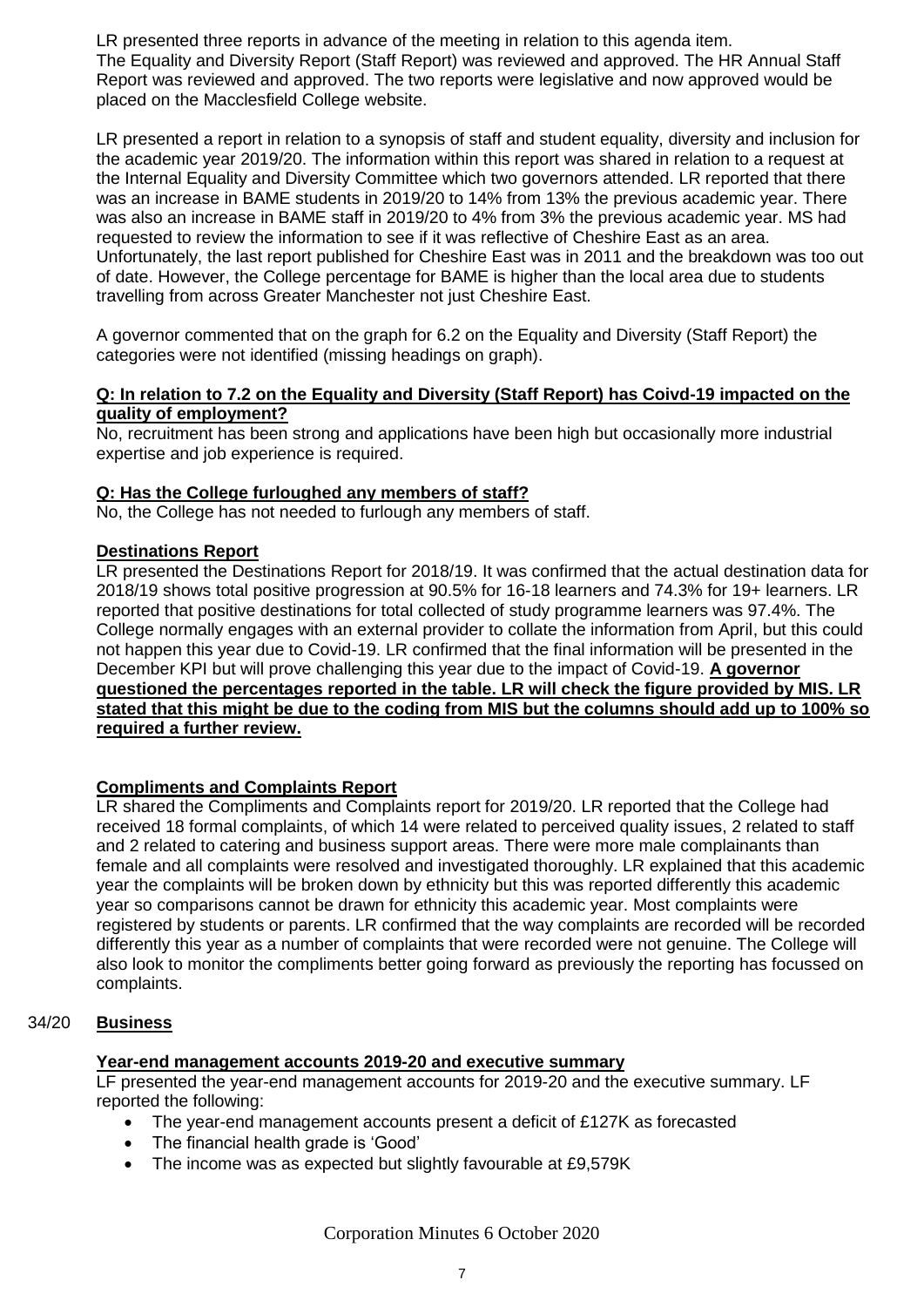- The position takes in to account that the AEB will be achieved
- There is a favourable position for Apprenticeships
- Improvement in actuals once the ILR is submitted
- Pay costs have out turned £154K above the expected forecast, due to the FRS102 actual costs detailed in the actuarial variance amounted to £456K compared to the £260K budgeted an adverse variance of £196K. LF confirmed that this area of expenditure is not in the college's control and can differ each year
- £42K of other small favourable variances across pay, related to vacant posts and a reduction in the year-end holiday accrual
- Non-pay expenditure was favourable and an underspend against expenditure

LF provided an update on the financial KPIs, the College was within forecast, with the exception of staff costs (excluding subcontracting) being higher. It was explained that this was due to the number of withdrawals and break in learning rather than staff costs which remain pretty flat. The cash days in hand were reported to be lower due to supplier's expenditure but was reported to be in line now. Pensions had also had an impact on the final budget.

LF explained that there is an enrolment update to follow but the first forecast will be prepared in October with the first report being received at the December Corporation meeting. LF will continue to provide monthly forecasts to governors. LF stated that there were a number of unknowns in relation to AEB and apprenticeship incomes and the October forecast was important but the challenges were across the sector. LF reported that the College is working as well as they can on these areas despite the external factors. Assumptions have been made in the budget but they were subject to change depending on government decisions in relation to the budget areas. **ELT are holding a strategic day offsite to review the finance and strategic position in more detail and contingencies will be shared at the December Corporation meeting including assumptions and impact on the budget.**

RK reported that apprenticeship enrolments were doing well so far, this academic year and placements with Astra Zeneca and Pro-Seal were achieved and this was good news for the College.

## **Enrolment update**

LF provided an update on enrolment to date. LF reported that the College planned to deliver 1,151 16- 18 numbers and the College is currently at 1,065 at the date of the report. However as of today, LF reported that numbers are at 1,115 including continuing Hair and Beauty students. AEB is currently at 234 learners compared to 932 planned, LF reported that this was a similar point to this time last year. Adult Learners loans is at 50 at the time of the report but is currently at 80. HE Loans is currently at 14 but there is 39 in the current system. **LF explained that apprenticeship numbers would be shared at the next meeting after the new starts at the end of October.**

## **Q: Are there any specific areas that are down?**

Yes, Business Services and Media and Performing Arts is down and was most likely to be due to the impact of the Coronavirus and the same position nationally.

A Member requested for the AEB to be broken down further. LF confirmed that enrolments are still underway but further information will be provided on the September starts throughout the academic year.

## **Q: Please can you share information on the Levy and Non-Levy? LF confirmed that she will share this information at the next meeting.**

Governors commended the College on being close to forecast for 16-18 student numbers.

## **Subcontract provision for 2020-2021**

LF provided an update on Subcontract provision for 2020-21. It was explained that the College has not engaged with any subcontractors for 2020-21. The final arrangement with SCL was completed in 2019/20. The quality of teaching for the subcontracting during 2019/20 was good or better. However, LR explained that as the learners are treated as a private candidate arrangement it was difficult to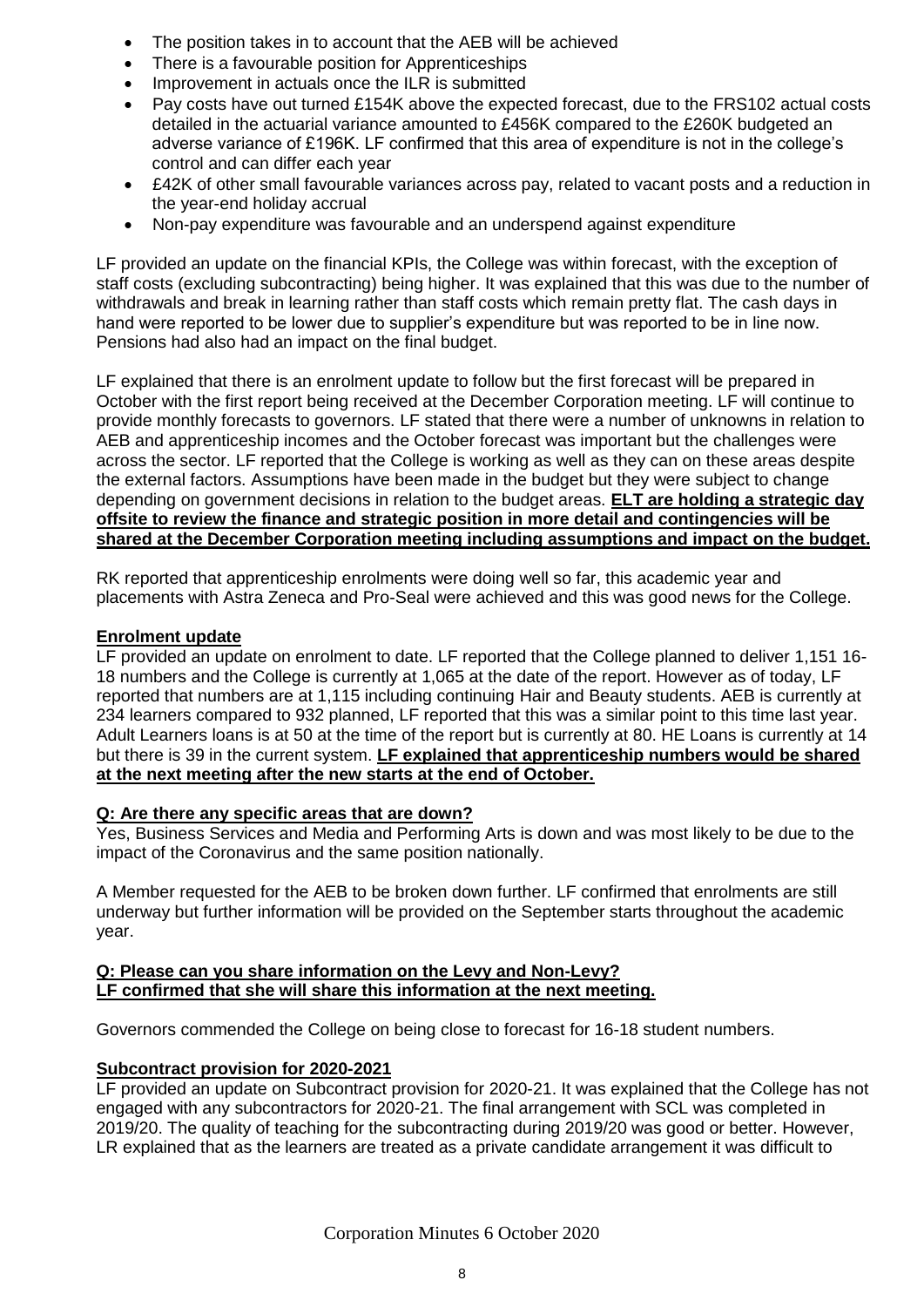evidence that they had achieved a Grade 4 for the centre point assessment and this did have an impact.

Governors congratulated the ELT on the handling of the subcontracting contract and how they followed it through to the end in terms of reporting.

## **Members are invited to review and approve the Public Values Statement for a further year**

Members reviewed the Public Values Statement and approved no changes. The statement did conform with sector guidance. Members approved the Public Values Statement for a further year.

## **Annual Health and Safety Report 2019/20**

LF presented the Annual Health and Safety Report for 2019/20. The Health and Safety Policy was not subject to review but due to changes in relation to Covid-19 had been fully reviewed and changes made. The Health and Safety Committee reviewed the policy at the meeting. A Health and Safety Audit has also been carried out. 62 actions were identified and 59 actions were completed. First Aid training had been postponed due to the College closure during lockdown and is taking place this week. LF reported that there were 34 reportable accidents in 2019/20 compared to 31 in 2018/19. LF explained that the College reopened fully in August after the reopening in June. Full information in relation to Covid-19 was shared with staff and students and work placed assessment also took place.

Governors approved the Annual Health and Safety Report 2019/20.

## 35/20 **Policies**

- The following policies were shared in advance of the meeting:
- Advanced Learning Loan Bursary 2020-21
- Complaints Policy 2020-22
- Critical Incident Policy 2019-21
- Discretionary Learner Support Fund for Students Aged 16-18 Years 2020-21
- Discretionary Learner Support Fund Students Aged 19 and Over 2020-21
- **Higher Education Fee Payment Policy**
- Refund Policy (FE)
- Safeguarding Policy
- Social Media Acceptable Use Policy
- Child Protection and Adults at Risk Policy
- Higher Education Refund and Compensation Policy
- **Information Security Policy**
- Tuition Fee and Charges Policy 2020-21

Governors reviewed and approved the policies.

A governor requested that the front sheet dates be reviewed for the following policies: Refund Policy HE HE Fee Payment Policy Critical Incident Policy

RC will feedback the governor comments to the Quality Team.

## 36/20 **Date and time of the next meeting:**

The date of the next meeting is Tuesday 8<sup>th</sup> December 2020 at 9.30am.

The Chair thanked the ELT for their continued hard work, particularly in the circumstances.

Corporation Minutes 6 October 2020